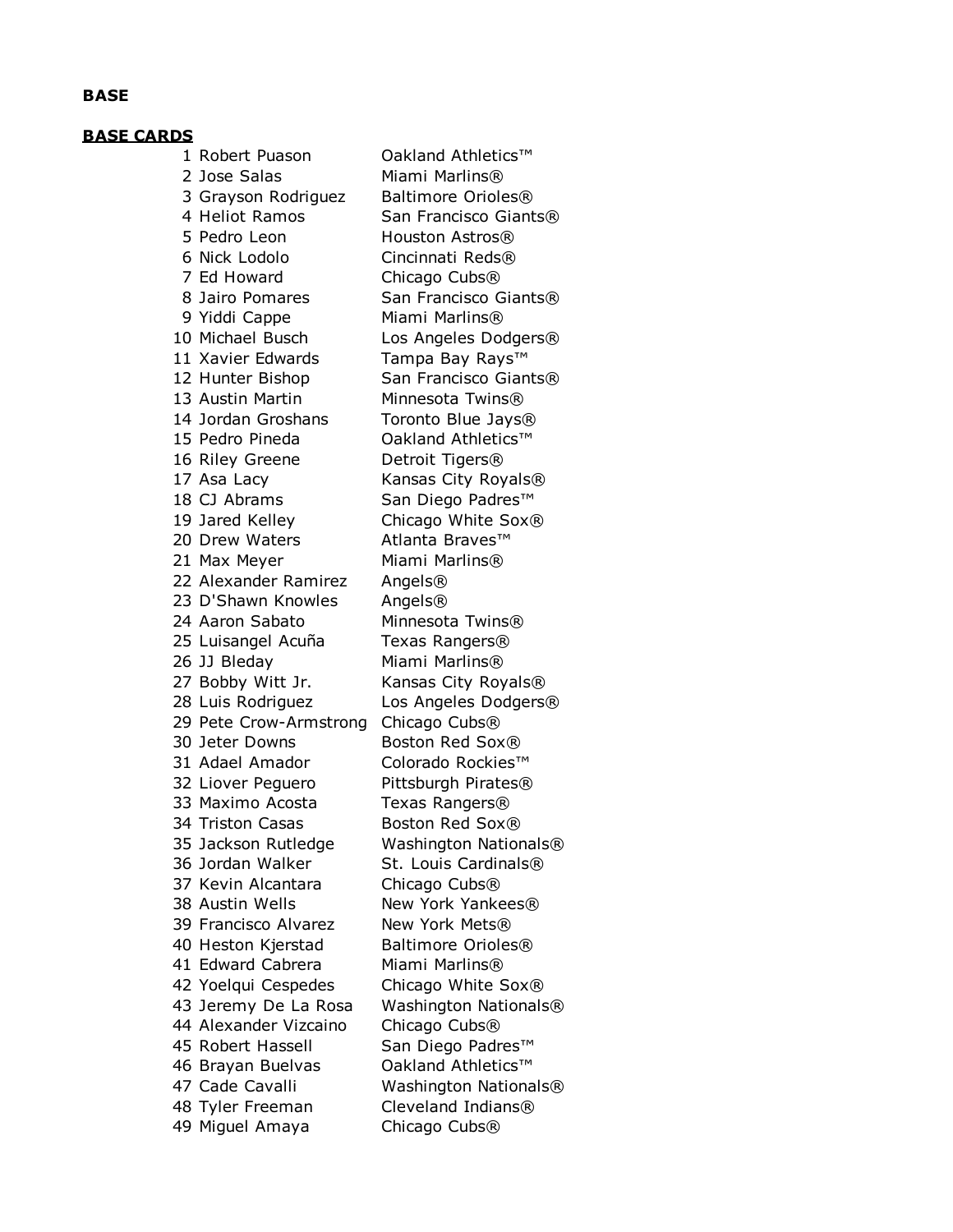50 Spencer Torkelson Detroit Tigers® 51 Garrett Mitchell Milwaukee Brewers™ 52 Cristian Santana Detroit Tigers® 53 Ronny Mauricio New York Mets® 54 Emerson Hancock Seattle Mariners™ 55 Matthew Liberatore St. Louis Cardinals® 56 Jaylen Palmer New York Mets® 57 Quinn Priester Pittsburgh Pirates® 58 Armando Cruz Washington Nationals® 59 Mick Abel Philadelphia Phillies® 60 Kristian Robinson Arizona Diamondbacks® 61 Luis Matos San Francisco Giants® 62 Austin Hendrick Cincinnati Reds® 63 Tyler Soderstrom Oakland Athletics™ 64 Reginald Preciado Chicago Cubs® 65 Nolan Jones Cleveland Indians® 66 Josh Jung Texas Rangers® 67 Adley Rutschman Baltimore Orioles® 68 Gunnar Henderson Baltimore Orioles® 69 Heriberto Hernandez Tampa Bay Rays™ 70 Brett Baty New York Mets® 71 Alexander Vargas New York Yankees® 72 Ivan Herrera St. Louis Cardinals® 73 Corbin Carroll **Arizona Diamondbacks®** 74 MacKenzie Gore San Diego Padres™ 75 Marco Luciano San Francisco Giants® 76 Wilman Diaz Los Angeles Dodgers® 77 Blaze Jordan Boston Red Sox® 78 Cristian Hernandez Chicago Cubs® 79 Noelvi Marte Seattle Mariners™ 80 Patrick Bailey San Francisco Giants® 81 Julio Rodriguez Seattle Mariners™ 82 Ji-Hwan Bae Pittsburgh Pirates® 83 Michael Toglia Colorado Rockies™ 84 Brennen Davis Chicago Cubs® 85 Hedbert Perez Milwaukee Brewers™ 86 Zac Veen Colorado Rockies™ 87 Angel Martinez Cleveland Indians® 88 Shalin Polanco Pittsburgh Pirates® 89 Gabriel Arias Cleveland Indians® 90 Jeremy Pena Houston Astros<sup>®</sup> 91 Nick Gonzales Pittsburgh Pirates® 92 Jeferson Quero Milwaukee Brewers™ 93 Manuel Beltre Toronto Blue Jays® 94 Nolan Gorman St. Louis Cardinals® 95 Shea Langeliers Atlanta Braves™ 96 Oneil Cruz Pittsburgh Pirates® 97 Carlos Colmenarez Tampa Bay Rays™ 98 Gabriel Moreno Toronto Blue Jays® 99 Brice Turang Milwaukee Brewers™ 100 Jasson Dominguez New York Yankees®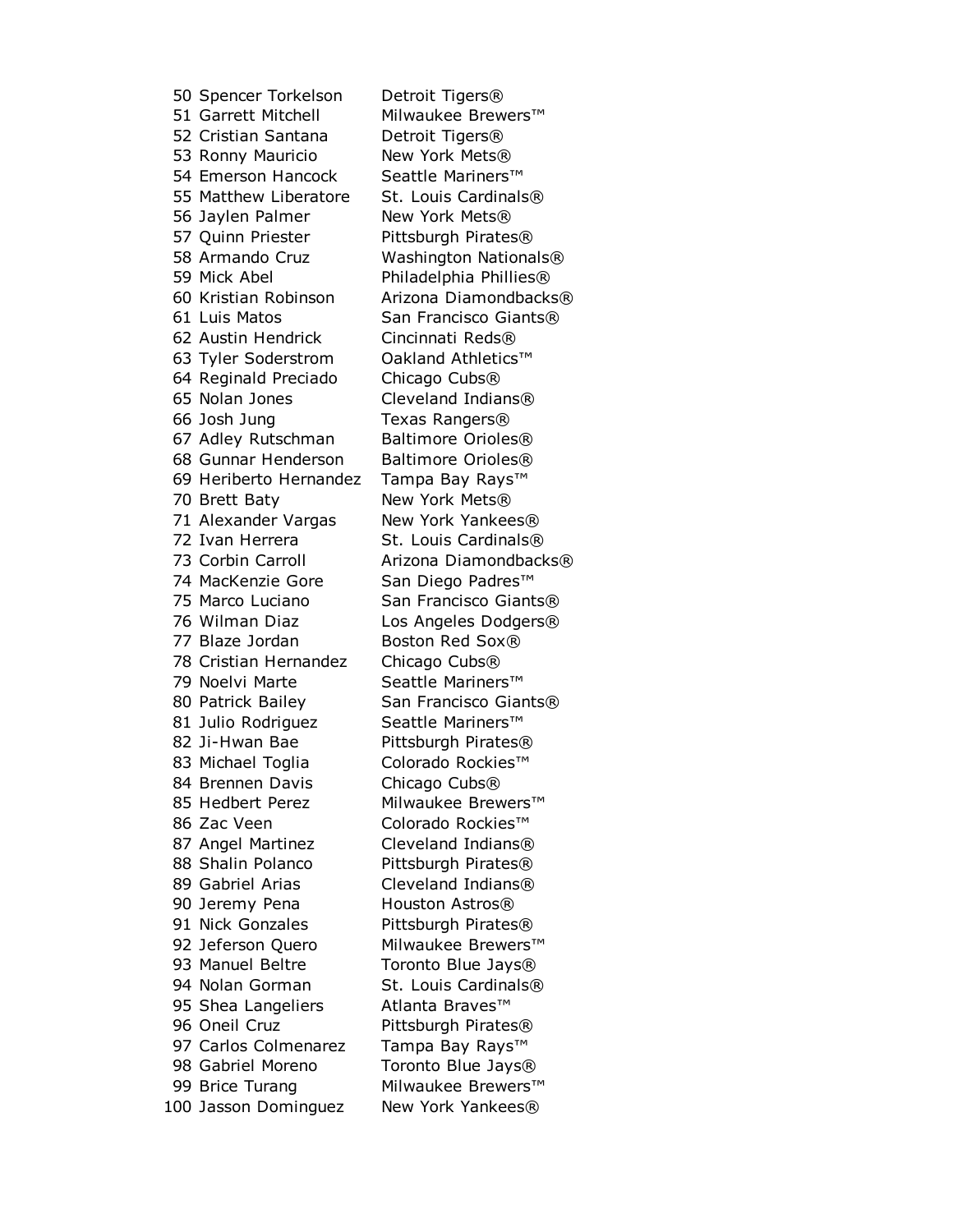## **AUTOGRAPH**

# **BASE CARDS AUTOGRAPH VARIATIONS**

| PA-AC         | Armando Cruz          | Washington Nationals®     |
|---------------|-----------------------|---------------------------|
| PA-AG         | Antonio Gomez         | New York Yankees®         |
| PA-AL         | Asa Lacy              | Kansas City Royals®       |
| PA-AM         | <b>Austin Martin</b>  | Toronto Blue Jays®        |
| PA-AMZ        | Angel Martinez        | Cleveland Indians®        |
| <b>PA-AVE</b> | Arol Vera             | Angels®                   |
| PA-AVH        | A.J. Vukovich         | Arizona Diamondbacks®     |
| PA-AW         | <b>Austin Wells</b>   | New York Yankees®         |
| PA-BB         | <b>Brainer Bonaci</b> | Boston Red Sox®           |
| PA-BBS        | Brayan Buelvas        | Oakland Athletics™        |
| PA-BJ         | Blaze Jordan          | Boston Red Sox®           |
| PA-BJV        | Bryce Jarvis          | Arizona Diamondbacks®     |
| PA-BR         | Bryan Ramos           | Chicago White Sox®        |
| PA-BW         | Beck Way              | New York Yankees®         |
| PA-CB         | Colin Barber          | Houston Astros®           |
| PA-CBR        | Clayton Beeter        | Los Angeles Dodgers®      |
| PA-CCZ        | Carlos Colmenarez     | Tampa Bay Rays™           |
| PA-CH         | Cristian Hernandez    | Chicago Cubs <sup>®</sup> |
| PA-CHR        | Cole Henry            | Washington Nationals®     |
| PA-CM         | Casey Martin          | Philadelphia Phillies®    |
| PA-CMN        | Chris McMahon         | Colorado Rockies™         |
| PA-CR         | Carlos Rodriguez      | Milwaukee Brewers™        |
| PA-CS         | Cristian Santana      | Detroit Tigers®           |
| PA-CT         | Carson Tucker         | Cleveland Indians®        |
| PA-CV         | CJ Van Eyk            | Toronto Blue Jays®        |
| PA-CWS        | Case Williams         | Cincinnati Reds®          |
| PA-DC         | Daniel Cabrera        | Detroit Tigers®           |
| PA-DCE        | David Calabrese       | Angels®                   |
| PA-DF         | Dax Fulton            | Miami Marlins®            |
| PA-DG         | David Garcia          | Texas Rangers®            |
| PA-DK         | D'Shawn Knowles       | Angels®                   |
| PA-DR         | Drew Romo             | Colorado Rockies™         |
| PA-EC         | Evan Carter           | Texas Rangers®            |
| PA-EG         | Eduardo Garcia        | Milwaukee Brewers™        |
| PA-EP         | Erick Pena            | Kansas City Royals®       |
| PA-ER         | Emmanuel Rodriguez    | Minnesota Twins®          |
| PA-ER         | Endy Rodriguez        | Pittsburgh Pirates®       |
| PA-ERO        | Eguy Rosario          | San Diego Padres™         |
| PA-ET         | Ezequiel Tovar        | Colorado Rockies™         |
| PA-FV         | Freddy Valdez         | New York Mets®            |
| PA-GC         | Gilberto Celestino    | Minnesota Twins®          |
| PA-GJ         | Gilberto Jimenez      | Boston Red Sox®           |
| PA-GM         | Garrett Mitchell      | Milwaukee Brewers™        |
| PA-GW         | Gage Workman          | Detroit Tigers®           |
| PA-HH         | Heriberto Hernandez   | Tampa Bay Rays™           |
| PA-HK         | Heston Kjerstad       | Baltimore Orioles®        |
| PA-IG         | Isaiah Greene         | Cleveland Indians®        |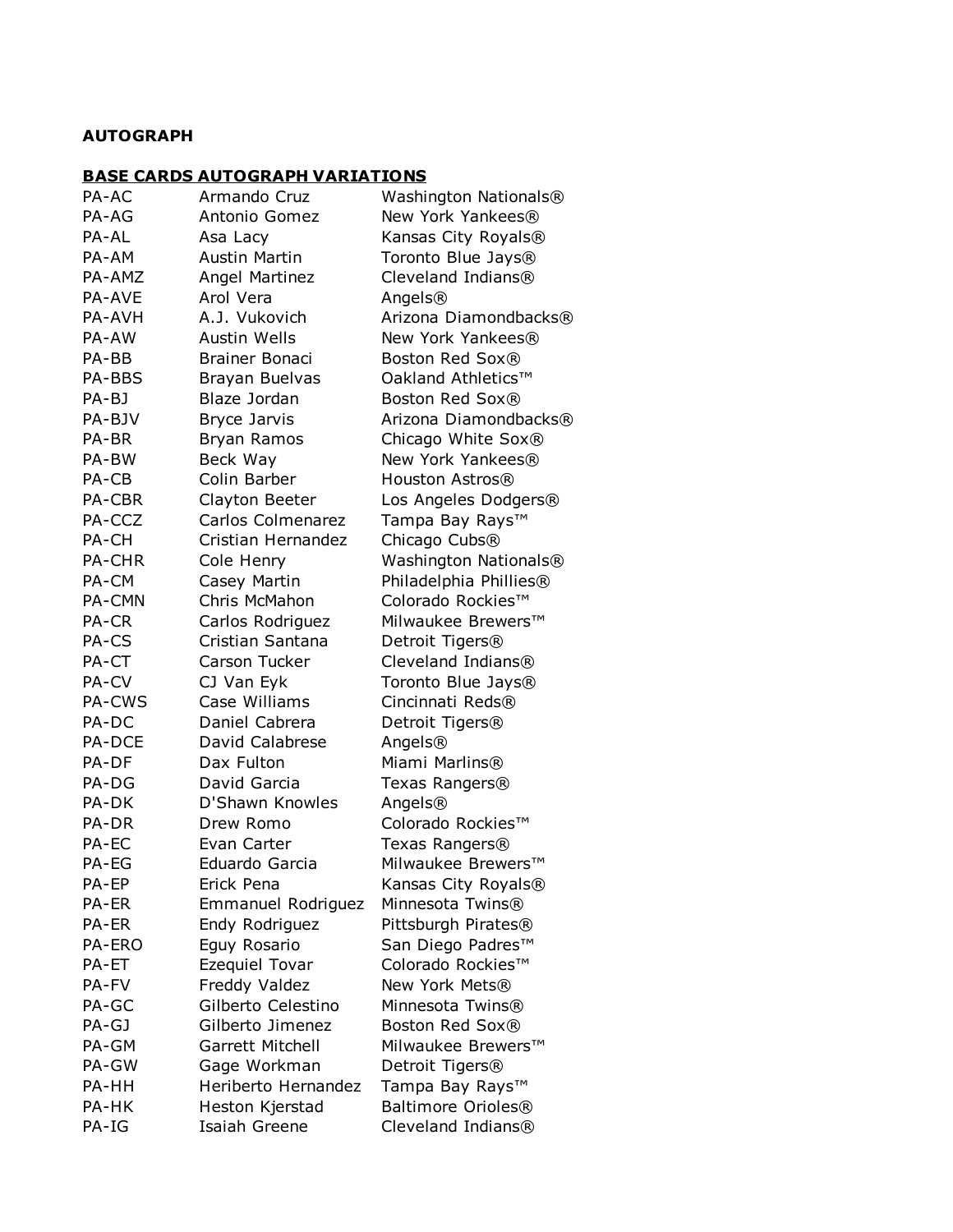| PA-IH         | Ivan Herrera         | St. Louis Cardinals®                    |
|---------------|----------------------|-----------------------------------------|
| PA-IJ         | Ivan Johnson         | Cincinnati Reds®                        |
| PA-JB         | Ji-Hwan Bae          | Pittsburgh Pirates®                     |
| PA-JBO        | Jose Bonilla         | Angels®                                 |
| PA-JE         | Jeferson Espinal     | Arizona Diamondbacks®                   |
| PA-JF         | Justin Foscue        | Texas Rangers®                          |
| PA-JJ         | Jared Jones          | Pittsburgh Pirates®                     |
| PA-JK         | Jared Kelley         | Chicago White Sox®                      |
| PA-JPA        | Jesus Parra          | Milwaukee Brewers™                      |
| PA-JPS        | Jairo Pomares        | San Francisco Giants®                   |
| PA-JQ         | Jeferson Quero       | Milwaukee Brewers™                      |
| PA-JR         | Johan Rojas          | Philadelphia Phillies®                  |
| PA-JRZ        | Julio Rodriguez      | Seattle Mariners™                       |
|               |                      |                                         |
| PA-JS         | Jose Salas           | Miami Marlins®                          |
| PA-JS         | Jared Shuster        | Atlanta Braves™                         |
| PA-JT         | Juan Then            | Seattle Mariners™                       |
| PA-JW         | Jordan Walker        | St. Louis Cardinals®                    |
| PA-JWG        | Jordan Westburg      | Baltimore Orioles®                      |
| PA-KA         | Kevin Alcantara      | New York Yankees®                       |
| PA-KM         | Kevin Made           | Chicago Cubs <sup>®</sup>               |
| PA-LA         | Luisangel Acuña      | Texas Rangers®                          |
| PA-LMS        | Luis Matos           | San Francisco Giants®                   |
| PA-LP         | Liover Peguero       | Pittsburgh Pirates®                     |
| PA-LR         | Luis Rodriguez       | Los Angeles Dodgers®                    |
| PA-MAA        | Maximo Acosta        | Texas Rangers®                          |
| <b>PA-MBS</b> | Miguel Bleis         | Boston Red Sox®                         |
| PA-MM         | Max Meyer            | Miami Marlins®                          |
| PA-MU         | Misael Urbina        | Minnesota Twins®                        |
| PA-NB         | Nick Bitsko          | Tampa Bay Rays™                         |
| PA-NG         | <b>Nick Gonzales</b> | Pittsburgh Pirates®                     |
| PA-NL         | Nick Loftin          | Kansas City Royals®                     |
| PA-NY         | Nick Yorke           | Boston Red Sox®                         |
| PA-OP         | Oswald Peraza        | New York Yankees®                       |
| PA-PB         | Patrick Bailey       | San Francisco Giants®                   |
| PA-PL         | Pedro Leon           | Houston Astros®                         |
| PA-PM         | Pedro Martinez       | Tampa Bay Rays™                         |
| PA-PP         | Pedro Pineda         | Oakland Athletics™                      |
| PA-RD         | Rikelvin De Castro   | Toronto Blue Jays®                      |
|               | Robert Hassell       |                                         |
| PA-RH         |                      | San Diego Padres™<br>Oakland Athletics™ |
| PA-RP         | Robert Puason        |                                         |
| PA-RPO        | Reginald Preciado    | Chicago Cubs <sup>®</sup>               |
| PA-SA         | Starlin Aguilar      | Seattle Mariners™                       |
| PA-SC         | Slade Cecconi        | Arizona Diamondbacks®                   |
| PA-SI         | Sammy Infante        | Washington Nationals®                   |
| PA-SP         | Shalin Polanco       | Pittsburgh Pirates®                     |
| PA-ST         | Spencer Torkelson    | Detroit Tigers®                         |
| PA-TB         | <b>Tanner Burns</b>  | Cleveland Indians®                      |
| PA-TC         | Trei Cruz            | Detroit Tigers <sup>®</sup>             |
| PA-TW         | Thad Ward            | Boston Red Sox®                         |
| PA-VA         | Victor Acosta        | San Diego Padres™                       |
| PA-WD         | <b>Wilman Diaz</b>   | Los Angeles Dodgers®                    |
| PA-YC         | Yiddi Cappe          | Miami Marlins®                          |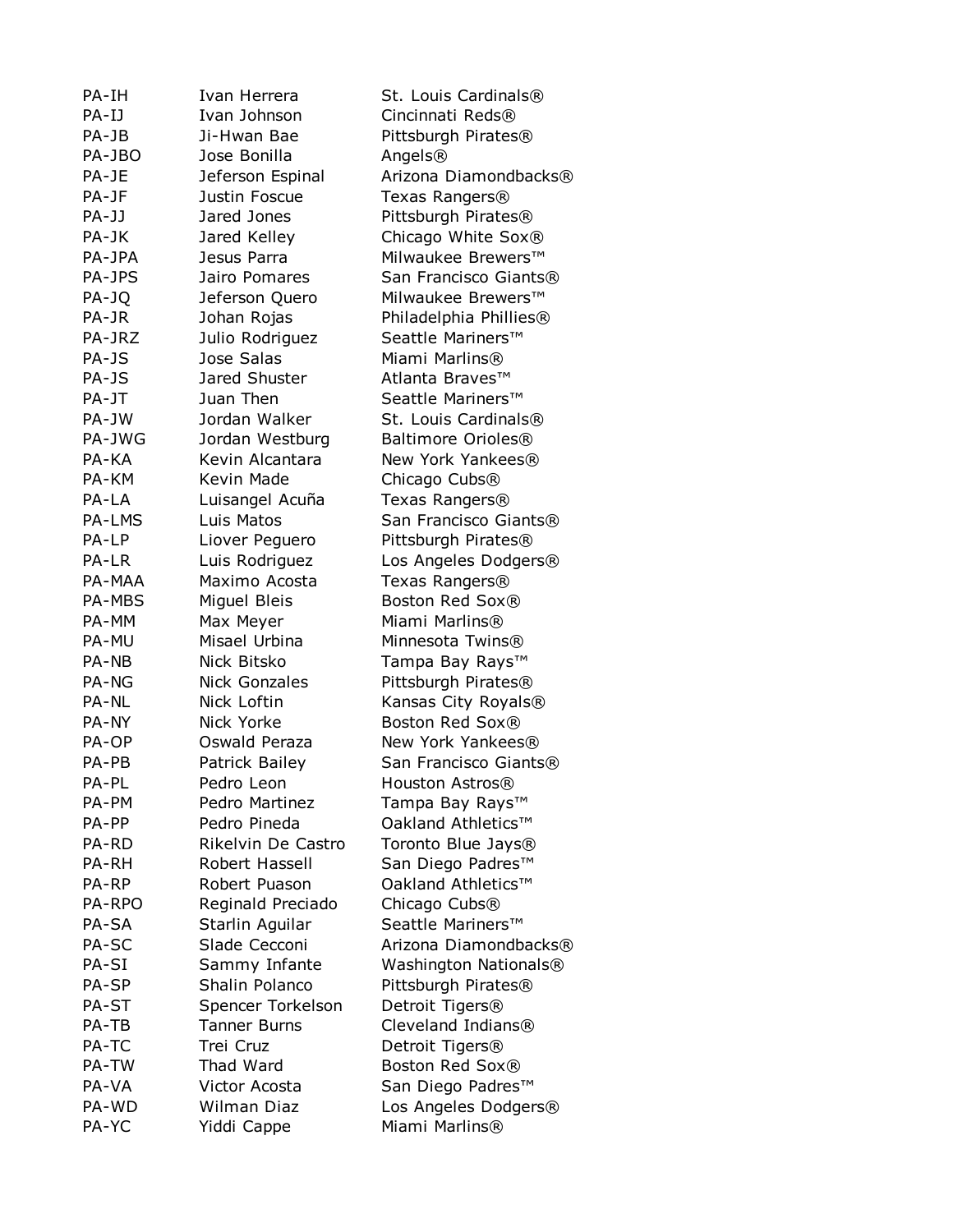| PA-YCS        | Yoelqui Cespedes                 | Chicago White Sox®        |
|---------------|----------------------------------|---------------------------|
| PA-YS         | Yunior Severino                  | Minnesota Twins®          |
| PA-YSZ        | Yolbert Sanchez                  | Chicago White Sox®        |
| PA-ZD         | Zach Daniels                     | Houston Astros®           |
| PA-ZV         | Zac Veen                         | Colorado Rockies™         |
| PA-ZW         | Zavier Warren                    | Milwaukee Brewers™        |
|               | <b>INCEPTION SILVER SIGNINGS</b> |                           |
| ISS-AC        | Armando Cruz                     | Washington Nationals®     |
| ISS-AM        | <b>Austin Martin</b>             | Toronto Blue Jays®        |
| ISS-AW        | <b>Austin Wells</b>              | New York Yankees®         |
| ISS-BJ        | Blaze Jordan                     | Boston Red Sox®           |
| ISS-CC        | Carlos Colmenarez                | Tampa Bay Rays™           |
| ISS-CH        | Cristian Hernandez               | Chicago Cubs <sup>®</sup> |
| ISS-CS        | Cristian Santana                 | Detroit Tigers®           |
| ISS-EP        | Erick Pena                       | Kansas City Royals®       |
| ISS-GM        | Garrett Mitchell                 | Milwaukee Brewers™        |
| ISS-HH        | Heriberto Hernandez              | Tampa Bay Rays™           |
| ISS-HK        | Heston Kjerstad                  | Baltimore Orioles®        |
| ISS-JB        | Ji-Hwan Bae                      | Pittsburgh Pirates®       |
| ISS-JR        | Julio Rodriguez                  | Seattle Mariners™         |
| ISS-JW        | Jordan Walker                    | St. Louis Cardinals®      |
| ISS-KA        | Kevin Alcantara                  | New York Yankees®         |
| ISS-LA        | Luisangel Acuña                  | Texas Rangers®            |
| ISS-LP        | Liover Peguero                   | Pittsburgh Pirates®       |
| ISS-LR        | Luis Rodriguez                   | Los Angeles Dodgers®      |
| ISS-MM        | Max Meyer                        | Miami Marlins®            |
| ISS-NG        | <b>Nick Gonzales</b>             | Pittsburgh Pirates®       |
| ISS-PL        | Pedro Leon                       | Houston Astros®           |
| ISS-PP        | Pedro Pineda                     | Oakland Athletics™        |
| ISS-RH        | Robert Hassell                   | San Diego Padres™         |
| ISS-RP        | Robert Puason                    | Oakland Athletics™        |
| ISS-SP        | Shalin Polanco                   | Pittsburgh Pirates®       |
| <b>ISS-ST</b> | Spencer Torkelson                | Detroit Tigers®           |
| ISS-WD        | <b>Wilman Diaz</b>               | Los Angeles Dodgers®      |
| ISS-YC        | Yiddi Cappe                      | Miami Marlins®            |
| ISS-YCS       | Yoelqui Cespedes                 | Chicago White Sox®        |
| ISS-ZV        | Zac Veen                         | Colorado Rockies™         |
|               |                                  |                           |

## **SHORT PRINT INCEPTION AUTOGRAPHS**

| Austin Hendrick      | Cincinnati Reds®   |
|----------------------|--------------------|
| <b>Austin Martin</b> | Toronto Blue Jays® |
| Blaze Jordan         | Boston Red Sox®    |
| Cristian Hernandez   | Chicago Cubs®      |
| Julio Rodriguez      | Seattle Mariners™  |
| Spencer Torkelson    | Detroit Tigers®    |
| Yoelqui Cespedes     | Chicago White Sox® |
|                      |                    |

### **PRIMORDIAL PROSPECT AUTOGRAPHS**

| PPA-AC  | Armando Cruz  | Washington Nationals®          |
|---------|---------------|--------------------------------|
| PPA-AL  | Asa Lacy      | Kansas City Royals®            |
| PPA-AMA | Austin Martin | Toronto Blue Jays <sup>®</sup> |